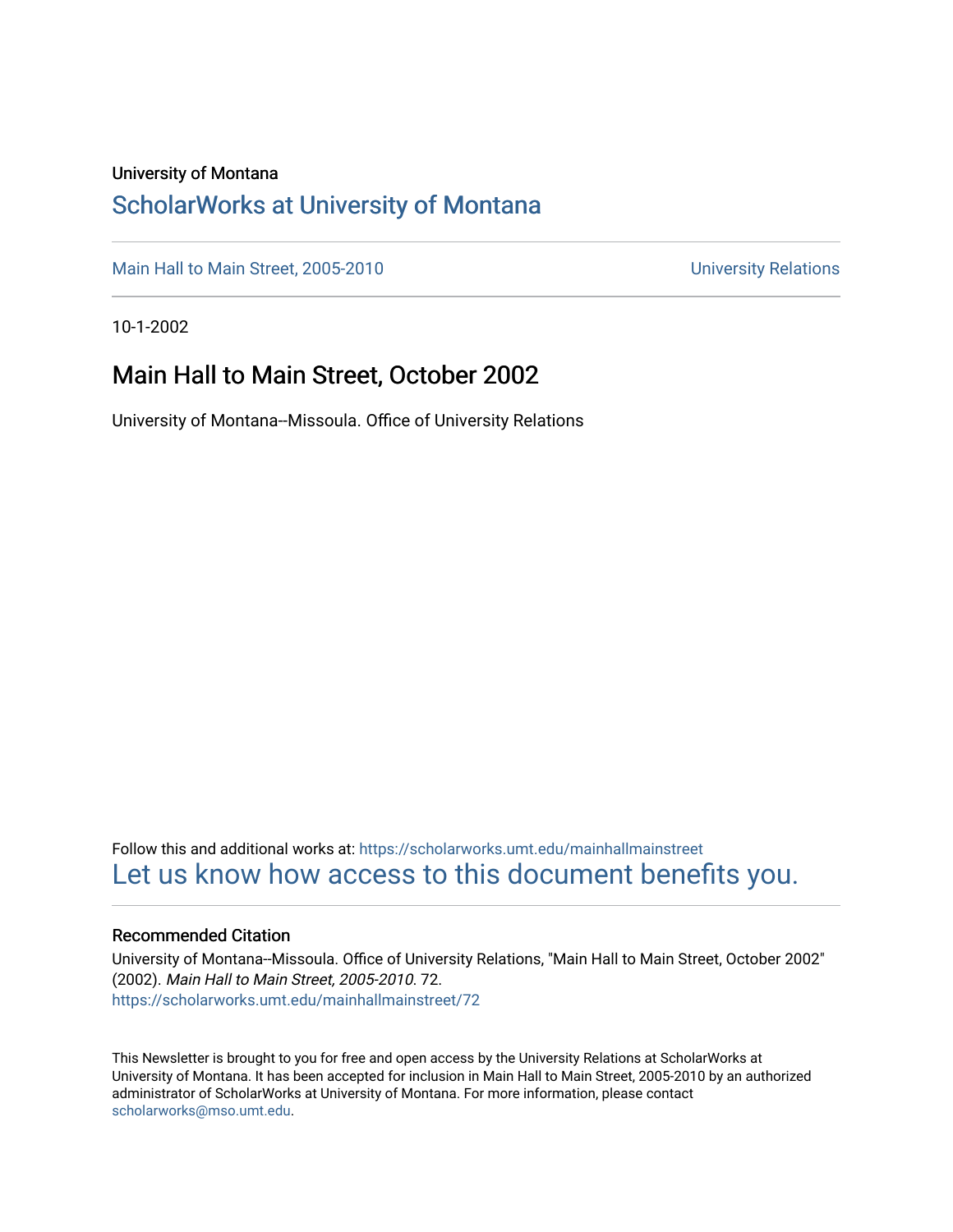Main Hall to Main Street | The University of Montana Page 1 of 1



Connecting Campus and Community

**Main**

**Hall to Main St.: Home <sup>|</sup> Archive UM: Home <sup>|</sup> Search <sup>|</sup> A-Z Index**

#### **In this issue:**

**<sup>00</sup>y**

 $8, no.10$ 

**I** is. **University** enrollment surpasses 13,000

Lord of the bees: UM researcher creates media buzz

Bear Briefs

#### **October 2002**



# **University enrollment surpasses 13,000**

The number of students attending The University of Montana this fall has climbed above 13,000, marking the highest enrollment ever on the 109-year-old Missoula campus.

*Read the rest of this story ...*

HOME <sup>|</sup> ARCHIVES <sup>|</sup> CAMPUS CALENDAR <sup>|</sup> CURRENT NEWS RELEASES



Main Hall to Main Street is published by University Relations at The University of Montana-Missoula. Send questions, comments or suggestions to Cary Shimek, editor, 330 Brantly Hall, Missoula, 59812, or call 243-5914. Photos are by Todd Goodrich, unless otherwise stated. Brenda Day, Rita Munzenrider and Patia Stephens are contributing editors and writers. Web design is by Patia Stephens.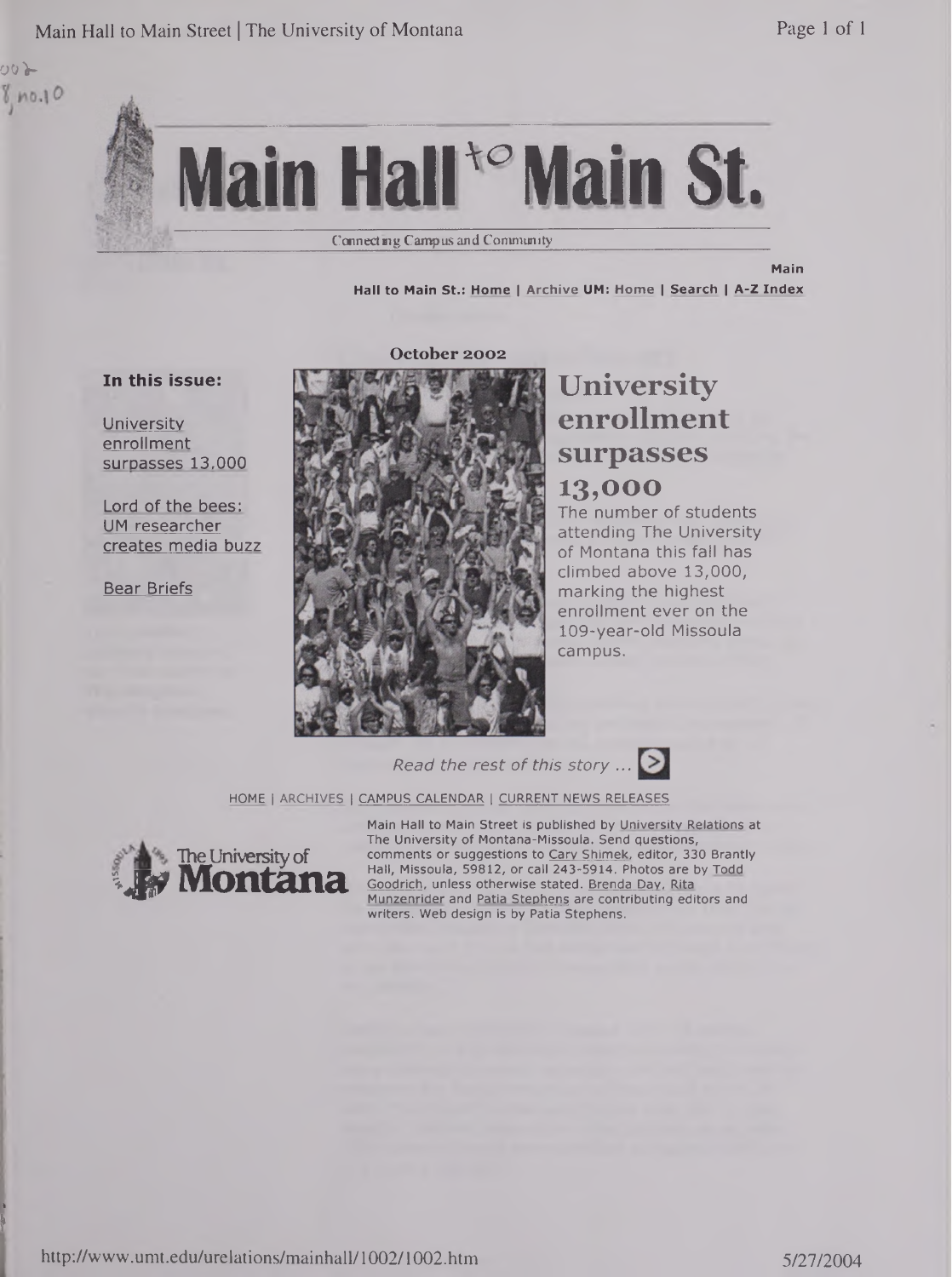



**The huddled student masses do "the wave" at Washington-Grizzly Stadium.**

**October 2002**

## **University enrollment surpasses 13,000**

The number of students attending The University of Montana this fall has climbed above 13,000, marking the highest enrollment ever on the 109-year-old Missoula campus.

A record 13,058 students are registered for classes this fall -- an increase of 390 or 3.1 percent over last fall's 12,668 enrollment.

This goes down in the books as the largest increase in head count for fall semester that UM has experienced in at least a decade. Enrollment traditionally has grown by between 100 and 200 students each fall since 1990.

Full-time equivalents (FTEs) also rose from 11,191 during fall 2001 to 11,388 this fall for an overall increase of 1.8 percent. An FTE represents 15 undergraduate or 12 graduate semester credits.

UM President George Dennison attributes the increase to University employees working harder to recruit and to maintain academic quality during financially tough times.

"It's very gratifying that the students continue to come the University," Dennison said. "Apparently they find an appropriate exchange between what they pay for and what they get. I think the enrollment increase is a tribute to our faculty and staff. It shows that we do deliver on our promise."

Dennison was particularly pleased with the record enrollment of 455 American Indian students. Recruiting more minority students, especially Indians, has been an emphasis for the president since he arrived at UM in 1990. That year's Indian enrollment was 239. It has steadily climbed, especially in the last two years when 376 Indian students were enrolled during fall 2000 and 415 during fall 2001.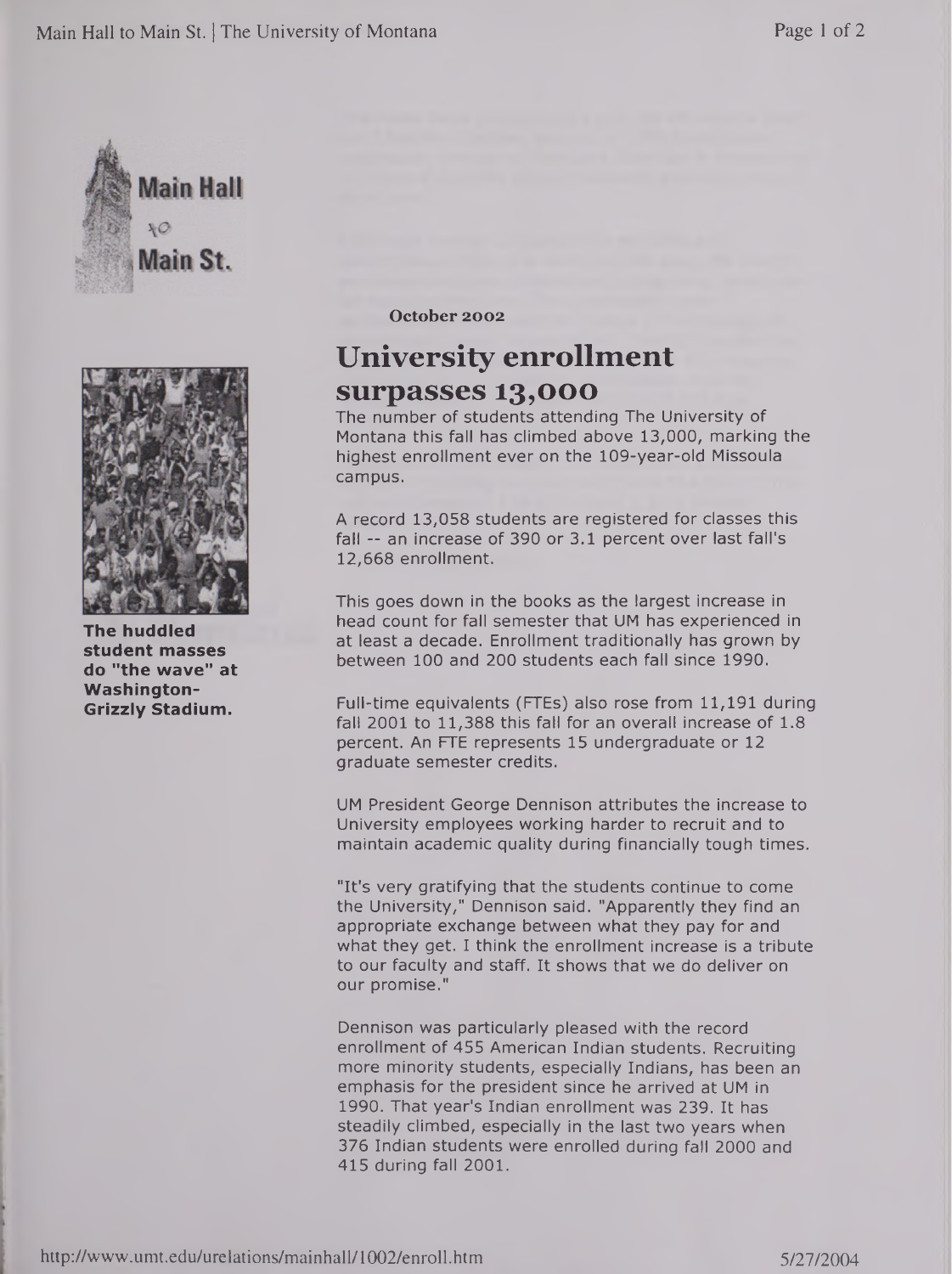"We made rapid progress on a goal we set several years ago," said Ray Carlisle, director of UM's Educational Opportunity Program. "President Dennison is determined to increase diversity across the board, including student enrollment."

With more transfer and graduate students and undergraduate Montana residents this year, the overall enrollment increase is consistent across most levels, said UM Registrar Phil Bain. The University's seven professional schools and the College of Technology all experienced a boost in enrollment. The COT posted the single largest increase -- 10 percent with 933 students this semester. Enrollment of nonresident students declined slightly from 3,089 last fall to 3,051 this semester.

Enrollment of UM students with disabilities also jumped significantly during the past year, from 514 to 642. This was an increase of 128 students -- a 24.9 percent increase.

< PREVIOUS <sup>|</sup> HOME <sup>|</sup> NEXT <sup>&</sup>gt;

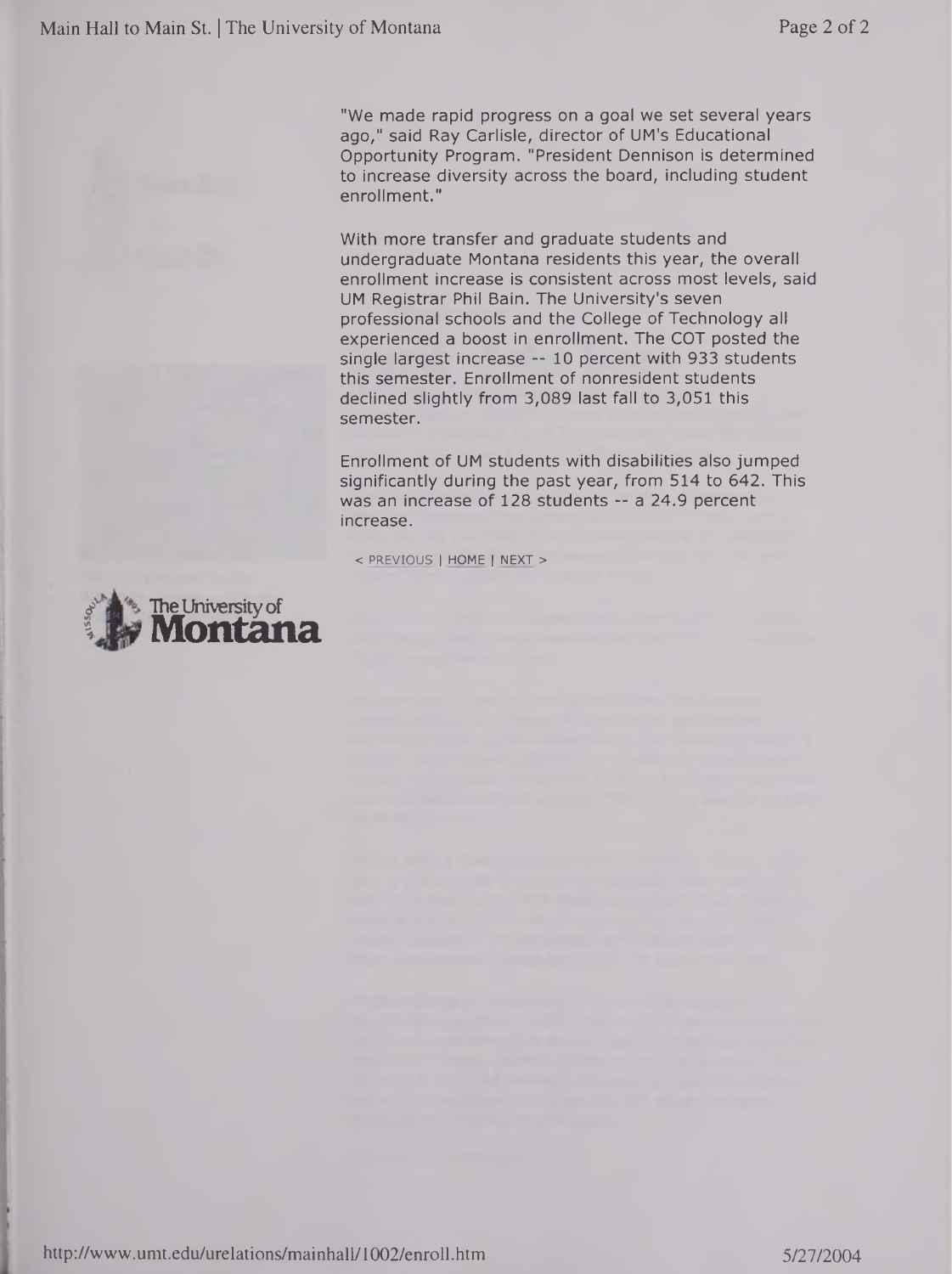

"Cloud Nine" is a thoughtprovoking, humorous work that raises significant questions about societal and personal issues.

**October 2002**

# **Bear Briefs**

**Student Winners-Two** 2002 graduates of UM's School of Journalism took top honors in the Mark of Excellence Awards presented by the Society of Professional Journalists at the organization's national convention in Fort Worth, Texas, Sept. 14. Danielle Dellerson of Big Fork and Natalya McLees of Kalispell won first place in the television spot news category. In addition, UM senior Johanna Feaster of Brookings, S.D., was one of three finalists in the radio feature category. SPJ has presented the Mark of Excellence Awards since 1972.

**Lewis and Clark Learning-Nearly** 200 years ago the fledgling United States launched its first official expedition west into the area that would become Montana. With the state now primed to commemorate the 2003-06 bicentennial of the Lewis and Clark expedition, one of the best places to learn more about the historic travelers is the "Discovering Lewis and Clark" Web site, located online at [www.lewis-clark.org](http://www.lewis-clark.org). Designers periodically add interpretive episodes to the site that delve into some aspect of the expedition. They recently have done editorial cleanup to some of the older episodes, and they invite Web surfers to click on "New in September 2002" and visit the updated pages on "The American Bison" and "Nathaniel Pryor's Mission." Joe Mussulman, a former UM professor, leads a team that designs "Discovering Lewis and Clark," which now includes more than 1,200 pages and gets 27,000 hits a day. Mussulman said the site has been described by historians as the best source of Lewis and Clark information on the Internet.

**On 'Cloud Nine'-UM's** Department of Drama/Dance is opening its 2002-03 season with Caryl Churchill's play "Cloud Nine." Upcoming performances will be held nightly at 7:30 p.m. Oct. 15-19 in the Masquer Theatre of UM's Performing Arts and Radio/Television Center. Tickets cost \$11 for the general public and \$10 for students and senior citizens. They are available at box offices in the PAR/TV lobby and the University Center. "Cloud Nine" audiences are transported across time, two continents